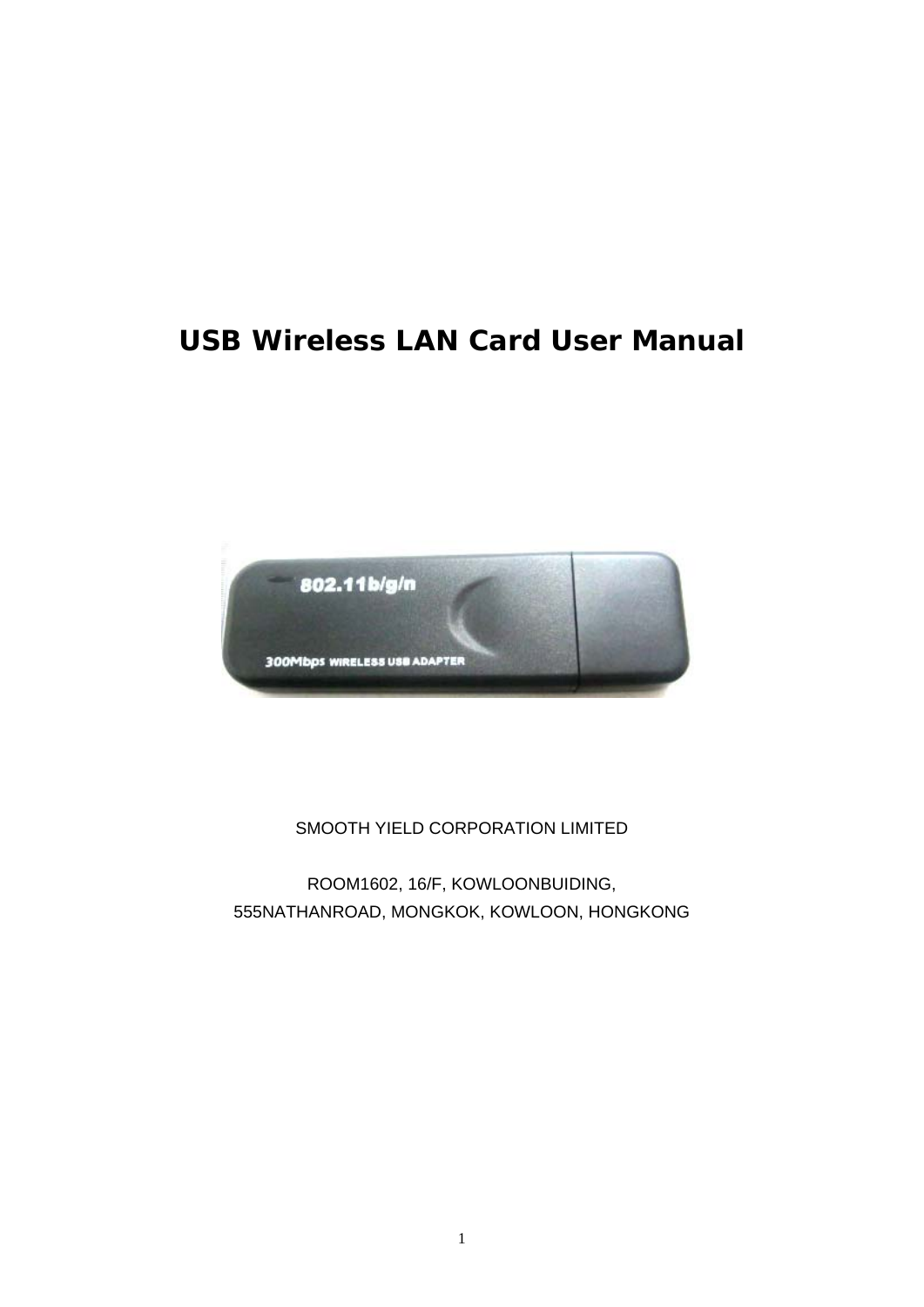### **Product Feature**

| Rated Voltage:             | DC 5V                                         |
|----------------------------|-----------------------------------------------|
| <b>RF Output Power</b>     | Max. 12.85dBm (Conducted)                     |
| Antenna Gain:              | Max. 0.9 dBi for chain A, 3.0 dBi for chain B |
| Frequency range:           | 2412-2462MHz for 11b/g/n(HT20)                |
|                            | 2422-2452MHz for 11n(HT40)                    |
| Number of channels:        | 11 for 11b/g/n(HT20), 8 for 11n(HT40)         |
| <b>Channel Separation:</b> | 5MHz                                          |
| Type of Antenna:           | Integral Antenna                              |

## **System Requirements**

- One available USB 1.1/2.0 port
- Operating System: Windows ME/2000/XP/Vista/win7
- Minimum Disk Space: 2MB

#### **Software Installation**

.

You must have the following information available before installing your Products

- **1. Wireless Network Name (SSID) and,**
- **2. Encryption/Network Key (if applicable)**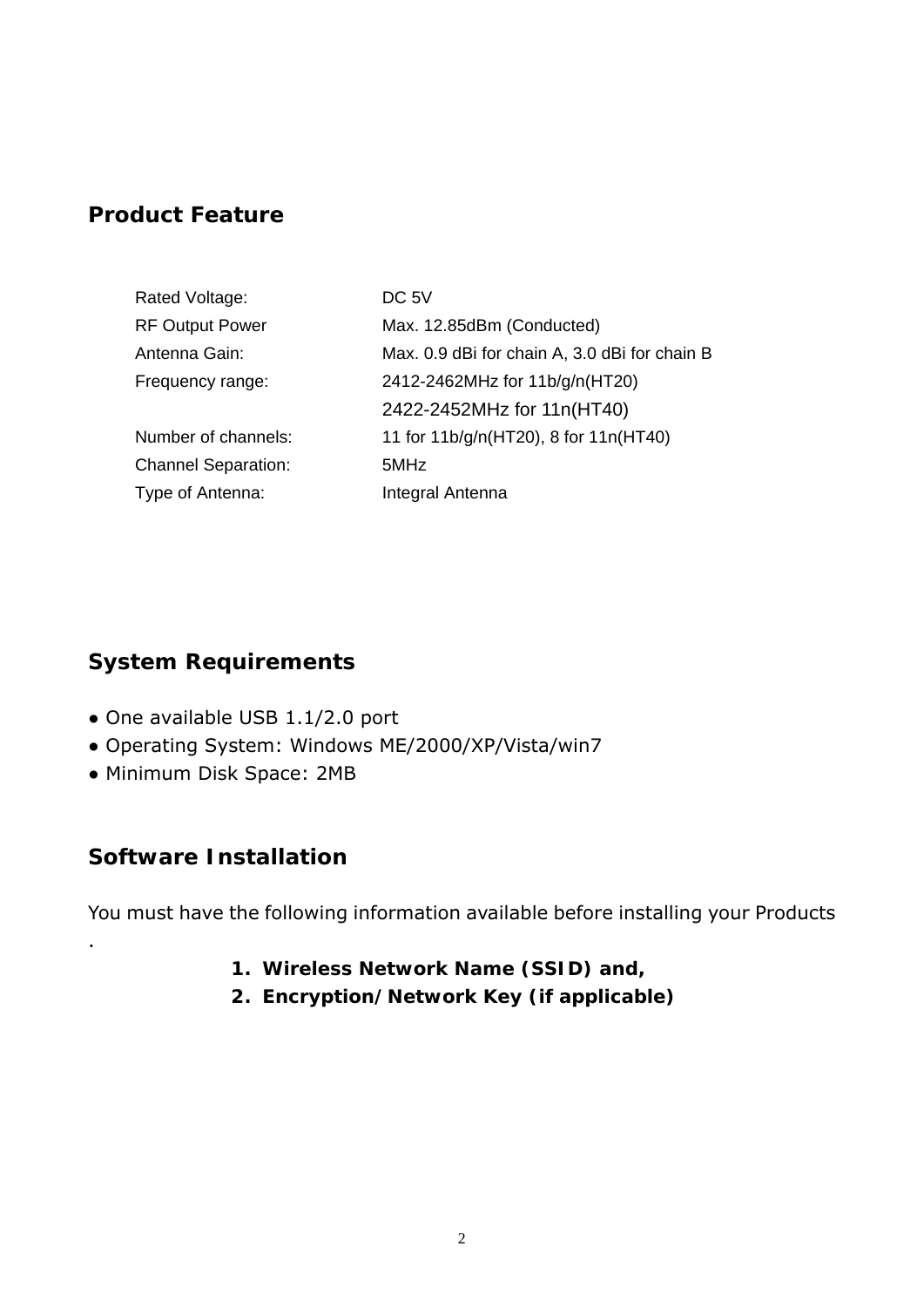*Note: Screen-shot images provided below is based on Windows Vista. You may see different screen on other operating systems but procedures are the same.* 

CAUTION: Products should NOT be inserted at this time. You will be asked to insert after the software is completely installed.

- *A.* Power on your computer and allow *Windows 2000/ME/XP/Vista/Win7*  to load fully.
- *B.* Install and run **"***Setup.exe***"** program. InstallShield Wizard" will appear on your screen, select *"I accept the terms of the license agreement"* then click *"Next."***.**

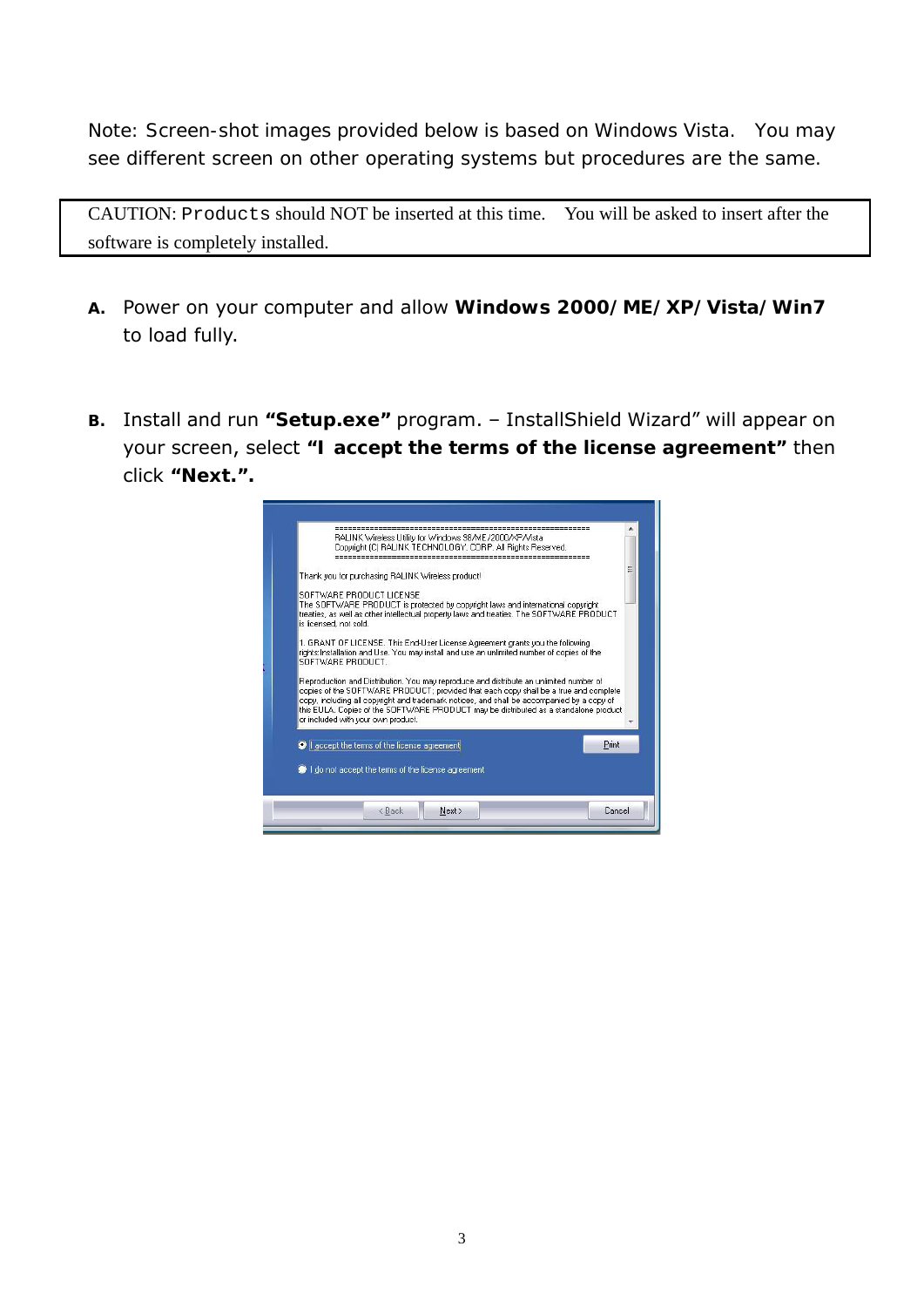*C.* Click *"Install"* to begin the installation and it will copy all necessary files to your hard disk automatically.

|         | Click Install to begin the installation.                                                                |  |
|---------|---------------------------------------------------------------------------------------------------------|--|
| wizard. | If you want to review or change any of your installation settings, click Back. Click Cancel to exit the |  |
|         | ,,,,,,,,,,,,,,,,<br>Cancel<br>$\leq$ Back<br>Install                                                    |  |

*D.* Click *"Finish"* when you see "InstallShield Wizard Complete" to finish the installation.

| <b>InstallShield Wizard Complete</b>                                                                         |  |  |
|--------------------------------------------------------------------------------------------------------------|--|--|
| The InstallShield Wizard has successfully installed Ralink Wireless LAN. Click Finish to exit the<br>wizard. |  |  |
|                                                                                                              |  |  |
|                                                                                                              |  |  |
|                                                                                                              |  |  |
|                                                                                                              |  |  |
|                                                                                                              |  |  |
|                                                                                                              |  |  |
| .<br>$\leq$ Back<br>Finish<br>Cancel                                                                         |  |  |